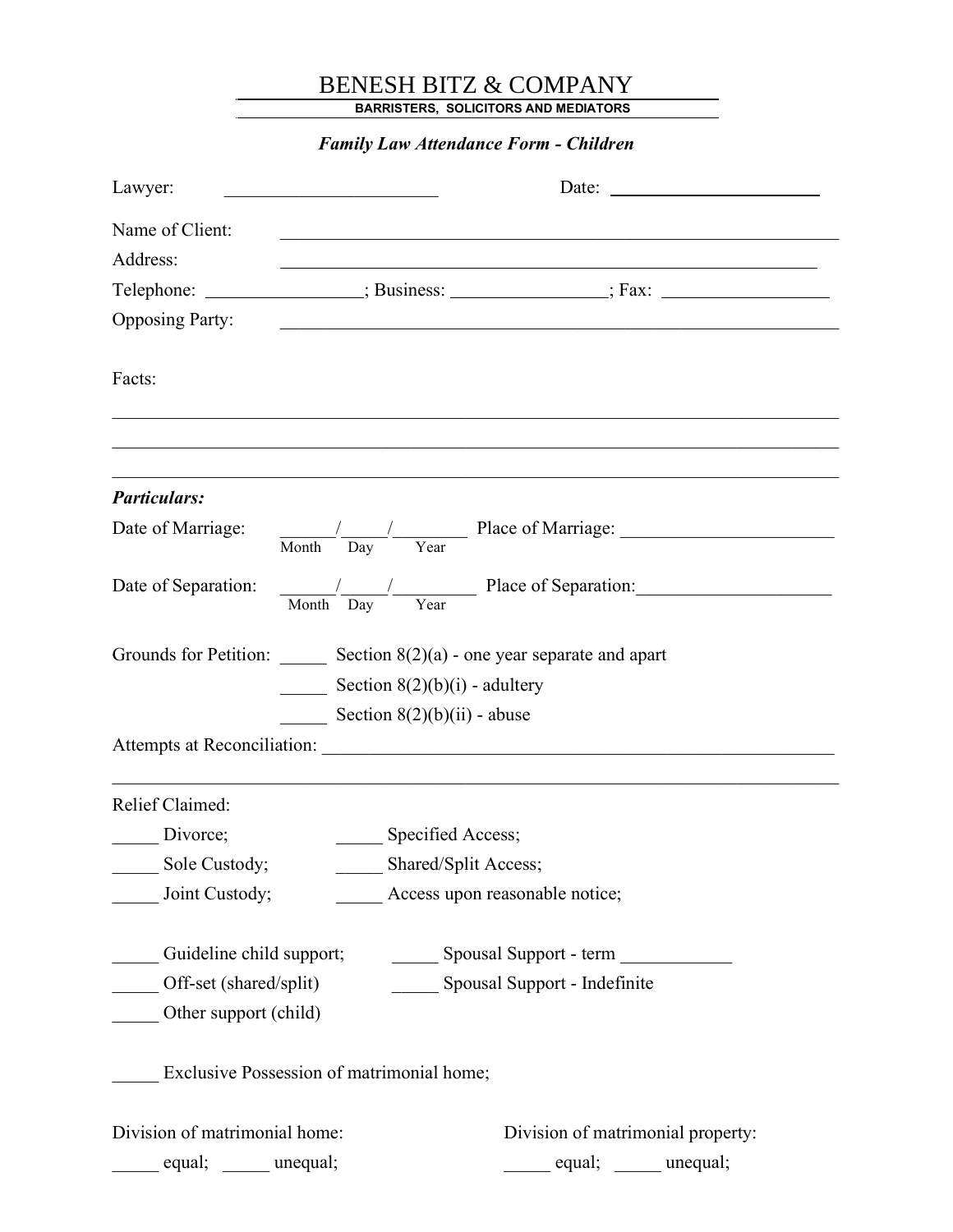| Marriage Certificate required: ______ yes; ______ no;                                                                                                                                                                                                                                                                                                                                                                |      |  |
|----------------------------------------------------------------------------------------------------------------------------------------------------------------------------------------------------------------------------------------------------------------------------------------------------------------------------------------------------------------------------------------------------------------------|------|--|
| Full name of wife including maiden name: www.communication.com/www.communication.com/www.communication.com/www                                                                                                                                                                                                                                                                                                       |      |  |
|                                                                                                                                                                                                                                                                                                                                                                                                                      |      |  |
|                                                                                                                                                                                                                                                                                                                                                                                                                      |      |  |
| Marital status of Husband at time of marriage: _______ Single _______ Divorced ______ Widower                                                                                                                                                                                                                                                                                                                        |      |  |
|                                                                                                                                                                                                                                                                                                                                                                                                                      |      |  |
|                                                                                                                                                                                                                                                                                                                                                                                                                      |      |  |
| Date of Birth of Wife: $\frac{19}{\text{Month}}$ $\frac{19}{\text{Day}}$ Place of Birth:                                                                                                                                                                                                                                                                                                                             |      |  |
|                                                                                                                                                                                                                                                                                                                                                                                                                      |      |  |
| I have (or my Spouse has) been ordinarily resident in Saskatchewan since:                                                                                                                                                                                                                                                                                                                                            |      |  |
|                                                                                                                                                                                                                                                                                                                                                                                                                      |      |  |
| $\frac{1}{\sqrt{1-\frac{1}{2}}}\int \frac{1}{\sqrt{1-\frac{1}{2}}\sqrt{1-\frac{1}{2}}\sqrt{1-\frac{1}{2}}\sqrt{1-\frac{1}{2}}\sqrt{1-\frac{1}{2}}\sqrt{1-\frac{1}{2}}\sqrt{1-\frac{1}{2}}\sqrt{1-\frac{1}{2}}\sqrt{1-\frac{1}{2}}\sqrt{1-\frac{1}{2}}\sqrt{1-\frac{1}{2}}\sqrt{1-\frac{1}{2}}\sqrt{1-\frac{1}{2}}\sqrt{1-\frac{1}{2}}\sqrt{1-\frac{1}{2}}\sqrt{1-\frac{1}{2}}\sqrt{1-\frac{1}{2}}\sqrt{1-\frac{1}{2$ |      |  |
| Names and dates of birth of all children of the marriage:                                                                                                                                                                                                                                                                                                                                                            |      |  |
| Name:                                                                                                                                                                                                                                                                                                                                                                                                                | Age: |  |
|                                                                                                                                                                                                                                                                                                                                                                                                                      |      |  |
| Date of Birth: $\frac{1}{\text{Month}} \frac{1}{\text{Day}}$                                                                                                                                                                                                                                                                                                                                                         |      |  |
|                                                                                                                                                                                                                                                                                                                                                                                                                      | Age: |  |
| Date of Birth: $\frac{1}{2}$ /<br>Month Day Year                                                                                                                                                                                                                                                                                                                                                                     |      |  |
|                                                                                                                                                                                                                                                                                                                                                                                                                      | Age: |  |
| Date of Birth: $\frac{1}{\text{Month}} \frac{1}{\text{Day}}$                                                                                                                                                                                                                                                                                                                                                         |      |  |
|                                                                                                                                                                                                                                                                                                                                                                                                                      | Age: |  |
| Date of Birth: $\frac{1}{\text{Month}} \frac{1}{\text{Day}}$                                                                                                                                                                                                                                                                                                                                                         |      |  |
| Particulars of Custody Arrangements:                                                                                                                                                                                                                                                                                                                                                                                 |      |  |